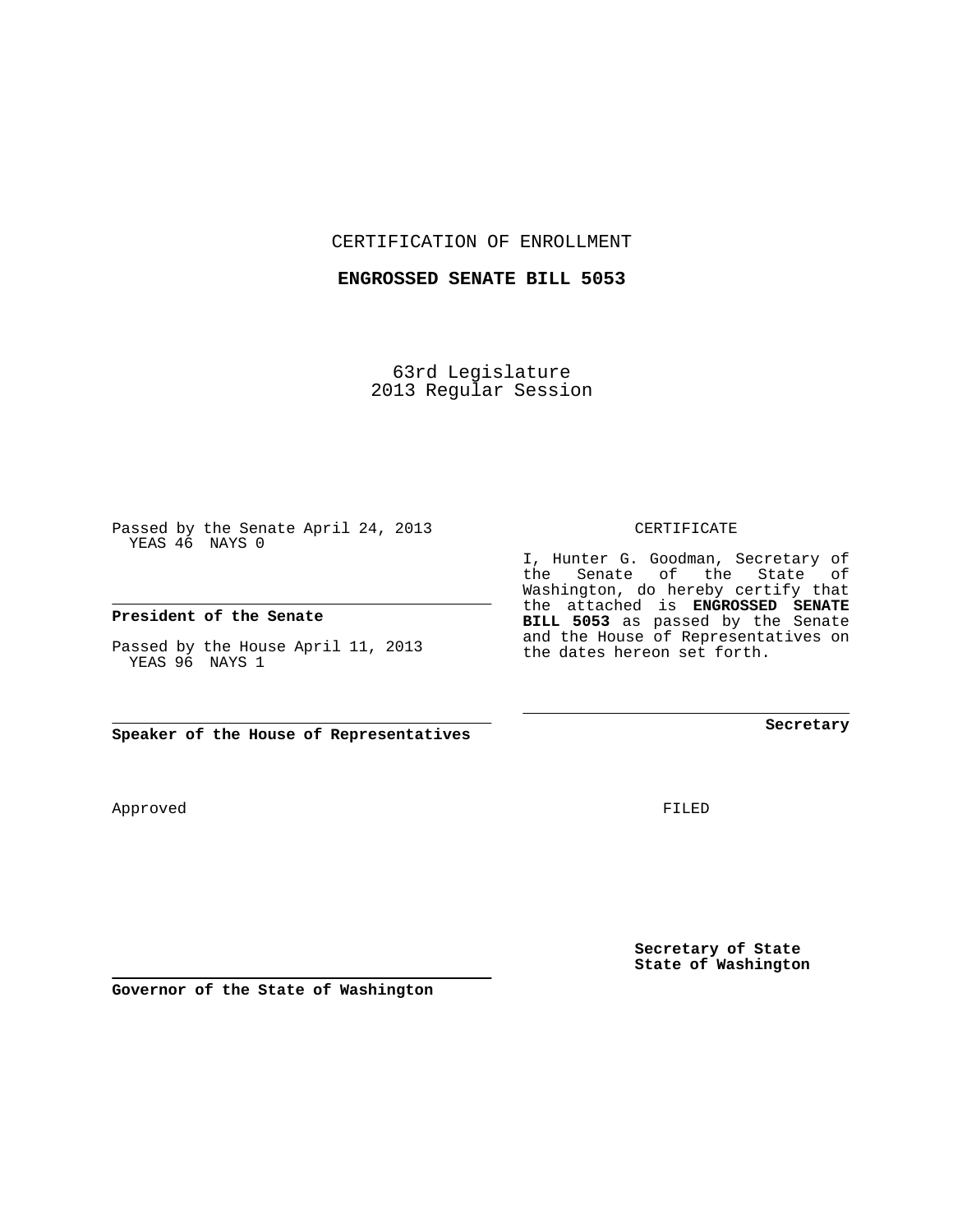## **ENGROSSED SENATE BILL 5053** \_\_\_\_\_\_\_\_\_\_\_\_\_\_\_\_\_\_\_\_\_\_\_\_\_\_\_\_\_\_\_\_\_\_\_\_\_\_\_\_\_\_\_\_\_

\_\_\_\_\_\_\_\_\_\_\_\_\_\_\_\_\_\_\_\_\_\_\_\_\_\_\_\_\_\_\_\_\_\_\_\_\_\_\_\_\_\_\_\_\_

## AS AMENDED BY THE HOUSE

Passed Legislature - 2013 Regular Session

**State of Washington 63rd Legislature 2013 Regular Session By** Senators Harper, Tom, Roach, Murray, Kohl-Welles, Eide, Carrell, and Shin

Read first time 01/16/13. Referred to Committee on Law & Justice.

 1 AN ACT Relating to vehicle prowling; amending RCW 9A.52.100; 2 reenacting and amending RCW 9.94A.515; and prescribing penalties.

3 BE IT ENACTED BY THE LEGISLATURE OF THE STATE OF WASHINGTON:

 4 **Sec. 1.** RCW 9A.52.100 and 2011 c 336 s 376 are each amended to 5 read as follows:

 6 (1) A person is guilty of vehicle prowling in the second degree if, 7 with intent to commit a crime against a person or property therein, he 8 or she enters or remains unlawfully in a vehicle other than a motor 9 home, as defined in RCW 46.04.305, or a vessel equipped for propulsion 10 by mechanical means or by sail which has a cabin equipped with 11 permanently installed sleeping quarters or cooking facilities.

12 (2) Except as provided in subsection (3) of this section, vehicle 13 prowling in the second degree is a gross misdemeanor.

 (3) Vehicle prowling in the second degree is a class C felony upon a third or subsequent conviction of vehicle prowling in the second degree. A third or subsequent conviction means that a person has been previously convicted at least two separate occasions of the crime of vehicle prowling in the second degree.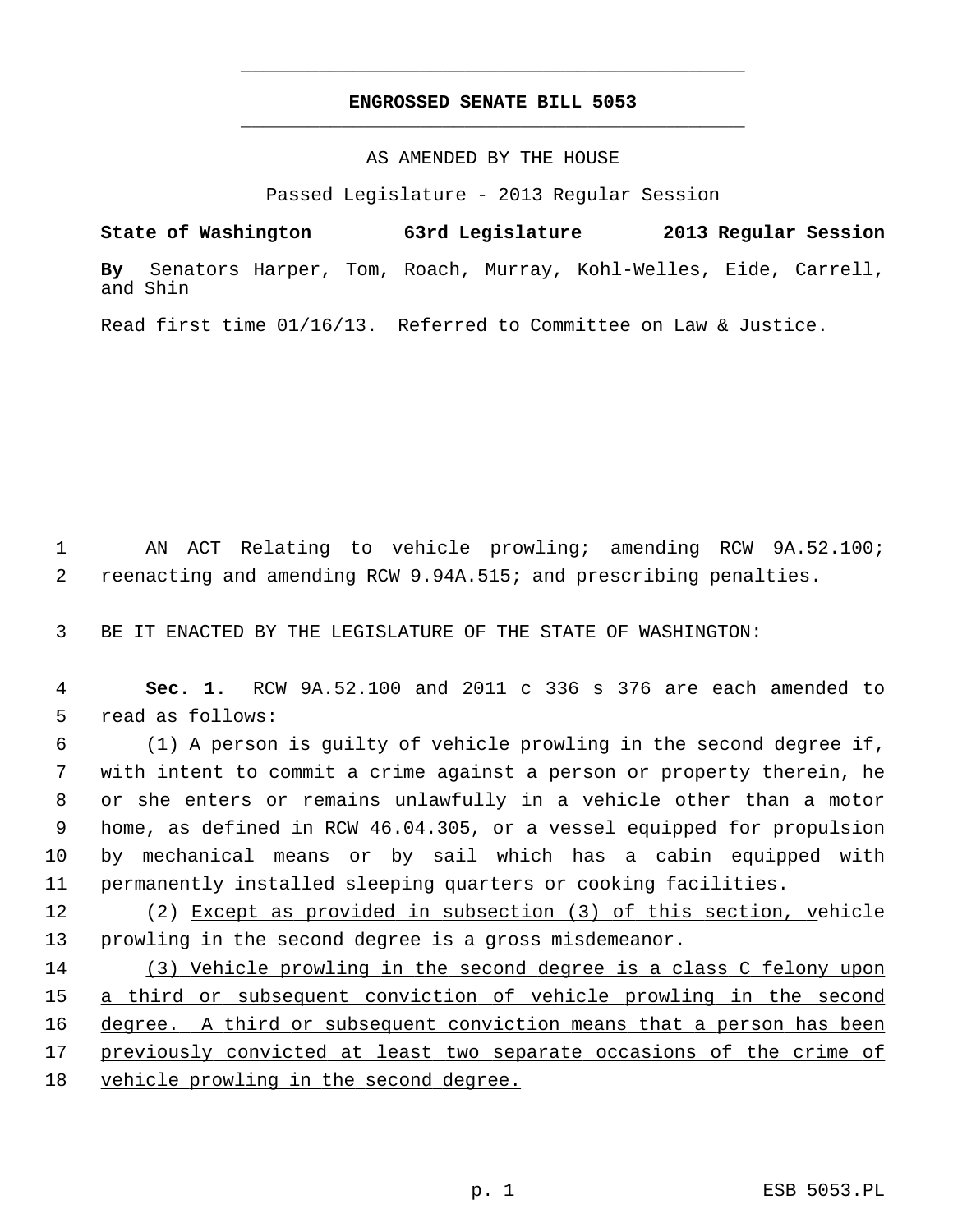| 1  | (4)                                                                     | Multiple counts of vehicle prowling (a) charged in the same             |  |
|----|-------------------------------------------------------------------------|-------------------------------------------------------------------------|--|
| 2  |                                                                         | charging document do not count as separate offenses for the purposes of |  |
| 3  | charging as a felony based on previous convictions for vehicle prowling |                                                                         |  |
| 4  |                                                                         | in the second degree and (b) based on the same date of occurrence do    |  |
| 5  |                                                                         | not count as separate offenses for the purposes of charging as a felony |  |
| 6  |                                                                         | based on previous convictions for vehicle prowling in the second        |  |
| 7  | degree.                                                                 |                                                                         |  |
|    |                                                                         |                                                                         |  |
| 8  | Sec. 2.                                                                 | RCW 9.94A.515 and 2012 c 176 s 3 and 2012 c 162 s 1 are                 |  |
| 9  |                                                                         | each reenacted and amended to read as follows:                          |  |
| 10 |                                                                         |                                                                         |  |
| 11 |                                                                         | TABLE <sub>2</sub>                                                      |  |
| 12 |                                                                         | <b>CRIMES INCLUDED WITHIN</b>                                           |  |
| 13 |                                                                         | EACH SERIOUSNESS LEVEL                                                  |  |
| 14 | XVI                                                                     | Aggravated Murder 1 (RCW                                                |  |
| 15 |                                                                         | 10.95.020)                                                              |  |
| 16 | XV                                                                      | Homicide by abuse (RCW 9A.32.055)                                       |  |
| 17 |                                                                         | Malicious explosion 1 (RCW                                              |  |
| 18 |                                                                         | 70.74.280(1)                                                            |  |
| 19 |                                                                         | Murder 1 (RCW 9A.32.030)                                                |  |
| 20 | XIV                                                                     | Murder 2 (RCW 9A.32.050)                                                |  |
| 21 |                                                                         | Trafficking 1 (RCW 9A.40.100(1))                                        |  |
| 22 | XIII                                                                    | Malicious explosion 2 (RCW                                              |  |
| 23 |                                                                         | 70.74.280(2)                                                            |  |
| 24 |                                                                         | Malicious placement of an explosive 1                                   |  |
| 25 |                                                                         | (RCW 70.74.270(1))                                                      |  |
| 26 | XII                                                                     | Assault 1 (RCW 9A.36.011)                                               |  |
| 27 |                                                                         | Assault of a Child 1 (RCW 9A.36.120)                                    |  |
| 28 |                                                                         | Malicious placement of an imitation                                     |  |
| 29 |                                                                         | device 1 (RCW 70.74.272(1)(a))                                          |  |
| 30 |                                                                         | Promoting Commercial Sexual Abuse                                       |  |
| 31 |                                                                         | of a Minor (RCW 9.68A.101)                                              |  |
| 32 |                                                                         | Rape 1 (RCW 9A.44.040)                                                  |  |
| 33 |                                                                         | Rape of a Child 1 (RCW 9A.44.073)                                       |  |
| 34 |                                                                         | Trafficking 2 (RCW 9A.40.100(2))                                        |  |
| 35 | XI                                                                      | Manslaughter 1 (RCW 9A.32.060)                                          |  |
|    |                                                                         |                                                                         |  |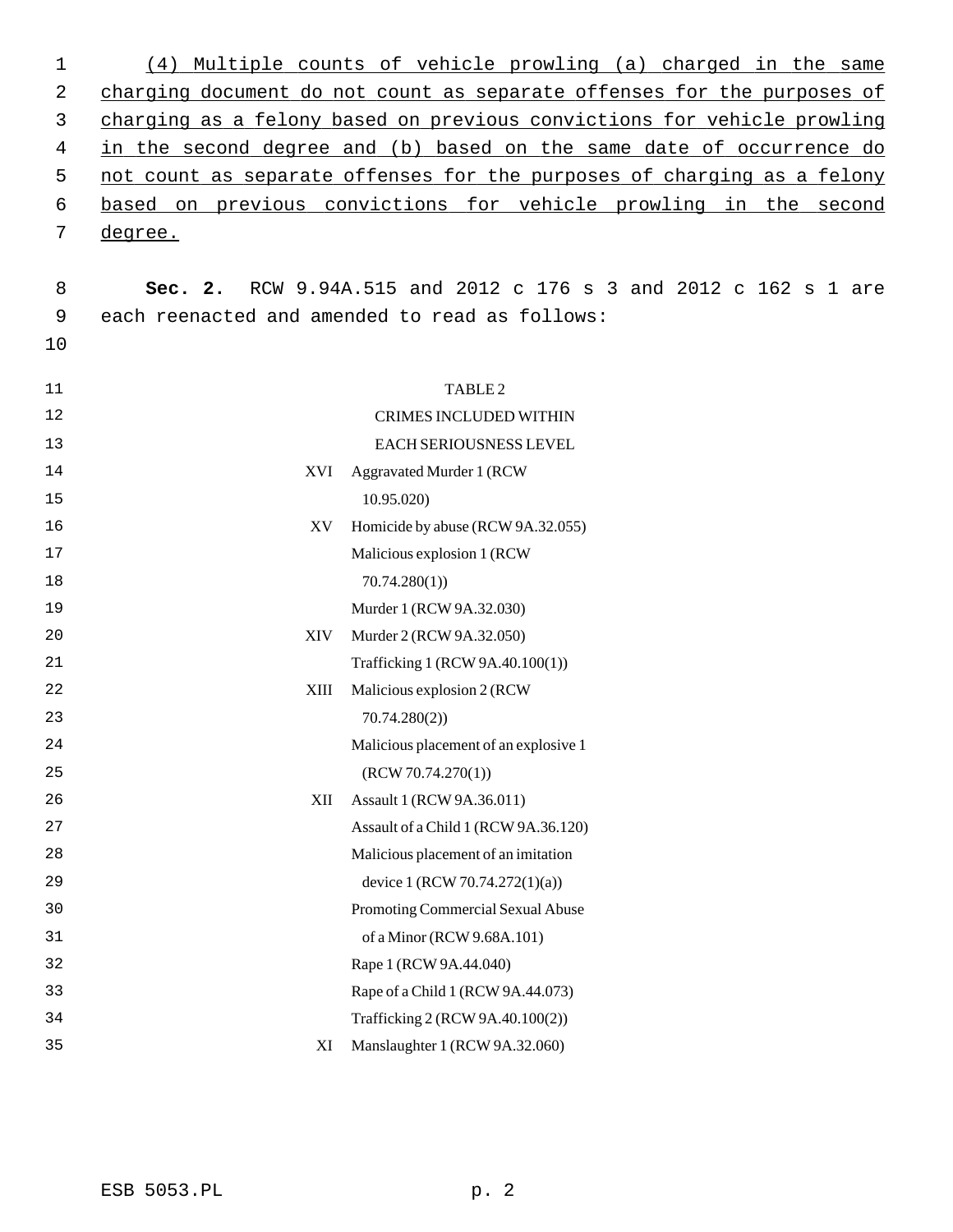| 1              |             | Rape 2 (RCW 9A.44.050)                  |
|----------------|-------------|-----------------------------------------|
| $\overline{a}$ |             | Rape of a Child 2 (RCW 9A.44.076)       |
| 3              |             | Vehicular Homicide, by being under      |
| 4              |             | the influence of intoxicating liquor    |
| 5              |             | or any drug (RCW 46.61.520)             |
| 6              | X           | Child Molestation 1 (RCW 9A.44.083)     |
| 7              |             | Criminal Mistreatment 1 (RCW            |
| 8              |             | 9A.42.020)                              |
| 9              |             | Indecent Liberties (with forcible       |
| 10             |             | compulsion) (RCW                        |
| 11             |             | 9A.44.100(1)(a)                         |
| 12             |             | Kidnapping 1 (RCW 9A.40.020)            |
| 13             |             | Leading Organized Crime (RCW            |
| 14             |             | 9A.82.060(1)(a)                         |
| 15             |             | Malicious explosion 3 (RCW              |
| 16             |             | 70.74.280(3)                            |
| 17             |             | <b>Sexually Violent Predator Escape</b> |
| 18             |             | (RCW 9A.76.115)                         |
| 19             | IX          | Abandonment of Dependent Person 1       |
| 20             |             | (RCW 9A.42.060)                         |
| 21             |             | Assault of a Child 2 (RCW 9A.36.130)    |
| 22             |             | Explosive devices prohibited (RCW       |
| 23             |             | 70.74.180)                              |
| 24             |             | Hit and Run--Death (RCW                 |
| 25             |             | 46.52.020(4)(a)                         |
| 26             |             | Homicide by Watercraft, by being        |
| 27             |             | under the influence of intoxicating     |
| 28             |             | liquor or any drug (RCW                 |
| 29             |             | 79A.60.050)                             |
| 30             |             | Inciting Criminal Profiteering (RCW     |
| 31             |             | 9A.82.060(1)(b)                         |
| 32             |             | Malicious placement of an explosive 2   |
| 33             |             | (RCW 70.74.270(2))                      |
| 34             |             | Robbery 1 (RCW 9A.56.200)               |
| 35             |             | Sexual Exploitation (RCW 9.68A.040)     |
| 36             | <b>VIII</b> | Arson 1 (RCW 9A.48.020)                 |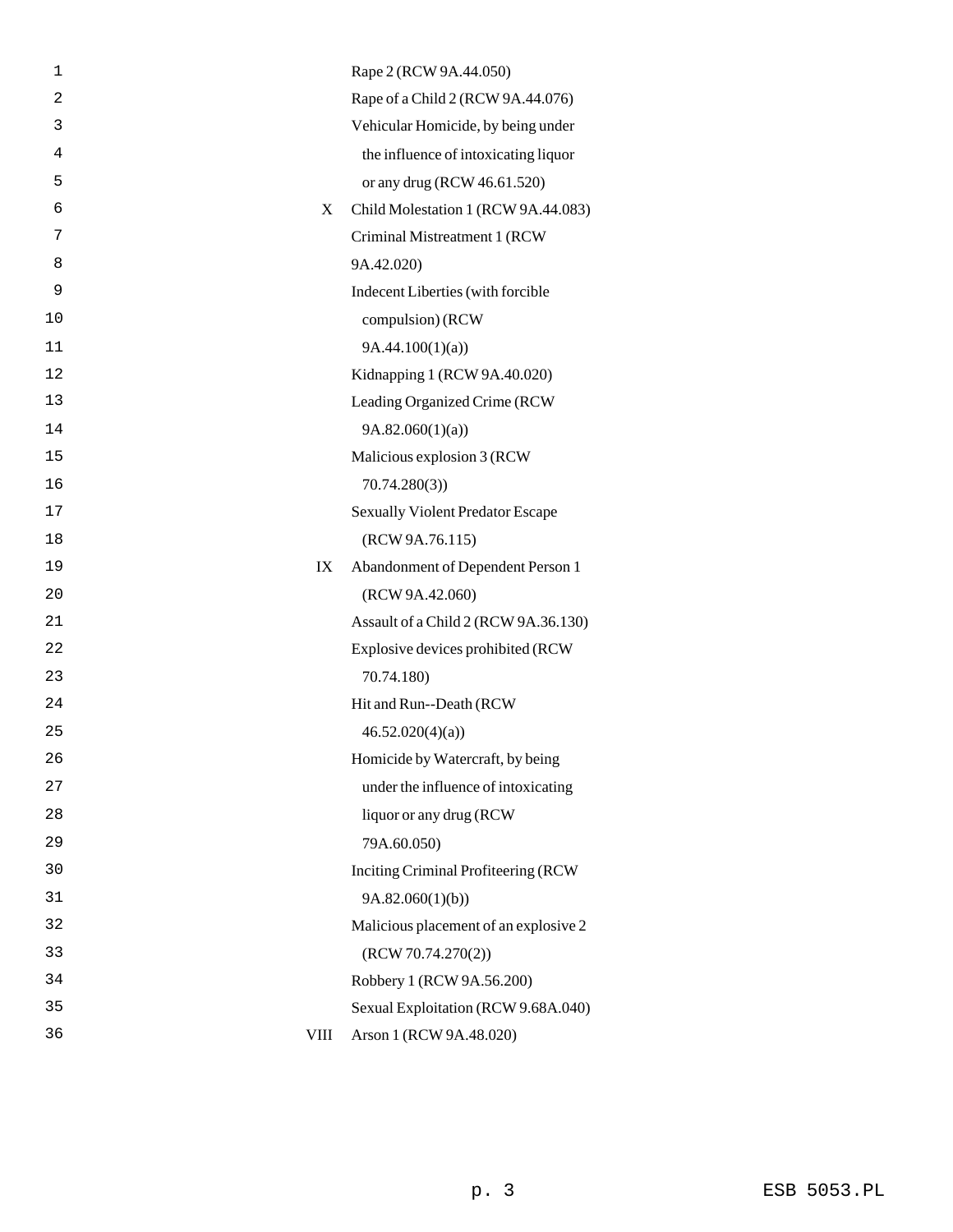| 1  |     | Commercial Sexual Abuse of a Minor     |
|----|-----|----------------------------------------|
| 2  |     | (RCW 9.68A.100)                        |
| 3  |     | Homicide by Watercraft, by the         |
| 4  |     | operation of any vessel in a           |
| 5  |     | reckless manner (RCW                   |
| 6  |     | 79A.60.050)                            |
| 7  |     | Manslaughter 2 (RCW 9A.32.070)         |
| 8  |     | Promoting Prostitution 1 (RCW)         |
| 9  |     | 9A.88.070)                             |
| 10 |     | Theft of Ammonia (RCW 69.55.010)       |
| 11 |     | Vehicular Homicide, by the operation   |
| 12 |     | of any vehicle in a reckless manner    |
| 13 |     | (RCW 46.61.520)                        |
| 14 | VII | Burglary 1 (RCW 9A.52.020)             |
| 15 |     | Child Molestation 2 (RCW 9A.44.086)    |
| 16 |     | Civil Disorder Training (RCW           |
| 17 |     | 9A.48.120)                             |
| 18 |     | Dealing in depictions of minor engaged |
| 19 |     | in sexually explicit conduct 1         |
| 20 |     | (RCW 9.68A.050(1))                     |
| 21 |     | Drive-by Shooting (RCW 9A.36.045)      |
| 22 |     | Homicide by Watercraft, by disregard   |
| 23 |     | for the safety of others (RCW          |
| 24 |     | 79A.60.050)                            |
| 25 |     | Indecent Liberties (without forcible   |
| 26 |     | compulsion) (RCW 9A.44.100(1)          |
| 27 |     | $(b)$ and $(c)$ )                      |
| 28 |     | Introducing Contraband 1 (RCW          |
| 29 |     | 9A.76.140)                             |
| 30 |     | Malicious placement of an explosive 3  |
| 31 |     | (RCW 70.74.270(3))                     |
| 32 |     | Negligently Causing Death By Use of a  |
| 33 |     | <b>Signal Preemption Device (RCW)</b>  |
| 34 |     | 46.37.675)                             |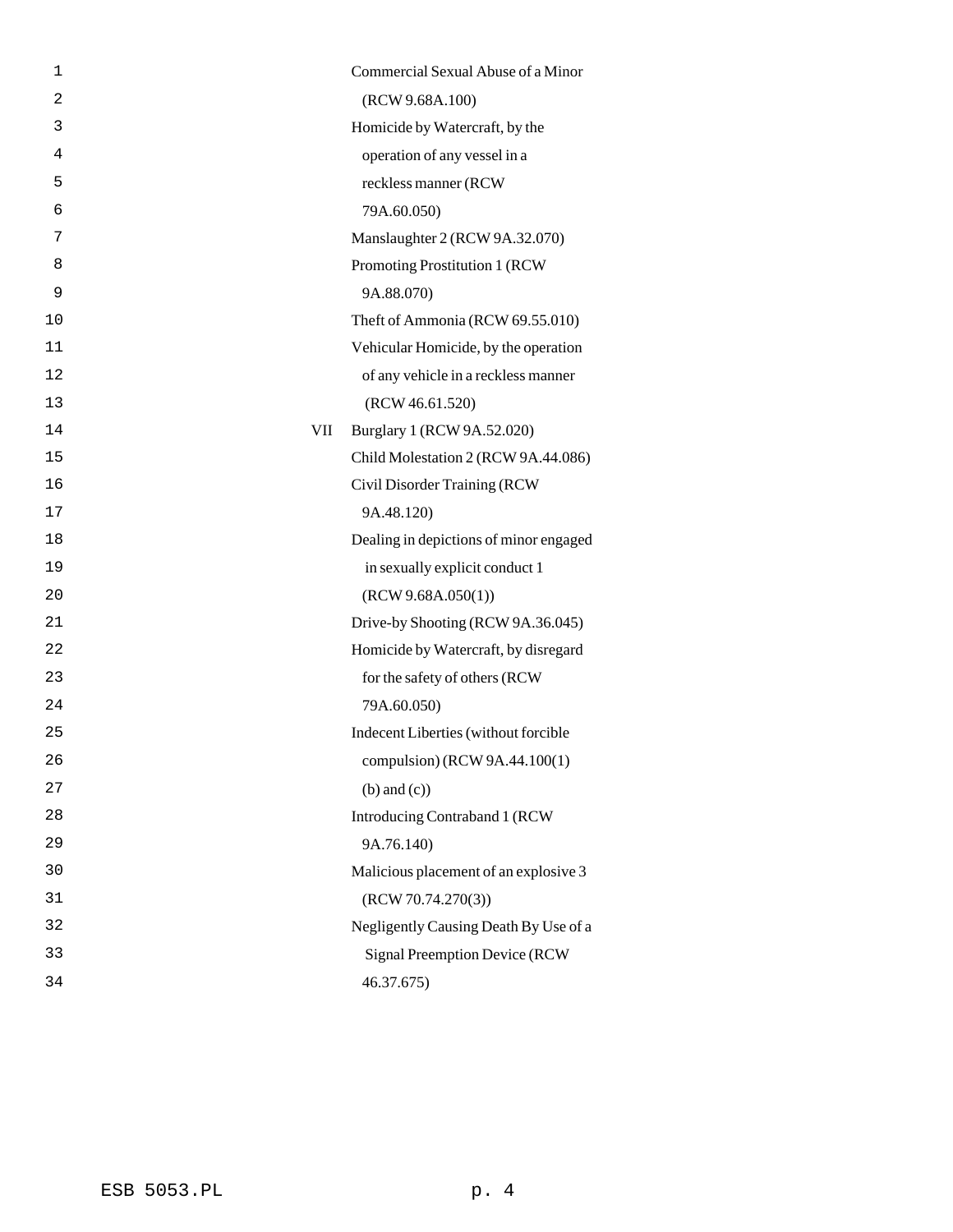| $\mathbf 1$    |    | Sending, bringing into state depictions |
|----------------|----|-----------------------------------------|
| $\overline{c}$ |    | of minor engaged in sexually            |
| 3              |    | explicit conduct 1 (RCW                 |
| 4              |    | 9.68A.060(1)                            |
| 5              |    | Unlawful Possession of a Firearm in     |
| 6              |    | the first degree $(RCW 9.41.040(1))$    |
| 7              |    | Use of a Machine Gun in Commission      |
| 8              |    | of a Felony (RCW 9.41.225)              |
| 9              |    | Vehicular Homicide, by disregard for    |
| 10             |    | the safety of others (RCW               |
| 11             |    | 46.61.520)                              |
| 12             | VI | Bail Jumping with Murder 1 (RCW         |
| 13             |    | 9A.76.170(3)(a)                         |
| 14             |    | Bribery (RCW 9A.68.010)                 |
| 15             |    | Incest 1 (RCW 9A.64.020(1))             |
| 16             |    | Intimidating a Judge (RCW 9A.72.160)    |
| 17             |    | Intimidating a Juror/Witness (RCW       |
| 18             |    | 9A.72.110, 9A.72.130)                   |
| 19             |    | Malicious placement of an imitation     |
| 20             |    | device 2 (RCW 70.74.272(1)(b))          |
| 21             |    | Possession of Depictions of a Minor     |
| 22             |    | <b>Engaged in Sexually Explicit</b>     |
| 23             |    | Conduct 1 (RCW 9.68A.070(1))            |
| 24             |    | Rape of a Child 3 (RCW 9A.44.079)       |
| 25             |    | Theft of a Firearm (RCW 9A.56.300)      |
| 26             |    | <b>Unlawful Storage of Ammonia (RCW</b> |
| 27             |    | 69.55.020)                              |
| 28             | V  | Abandonment of Dependent Person 2       |
| 29             |    | (RCW 9A.42.070)                         |
| 30             |    | Advancing money or property for         |
| 31             |    | extortionate extension of credit        |
| 32             |    | (RCW 9A.82.030)                         |
| 33             |    | Bail Jumping with class A Felony        |
| 34             |    | (RCW 9A.76.170(3)(b))                   |
| 35             |    | Child Molestation 3 (RCW 9A.44.089)     |
| 36             |    | Criminal Mistreatment 2 (RCW            |
| 37             |    | 9A.42.030)                              |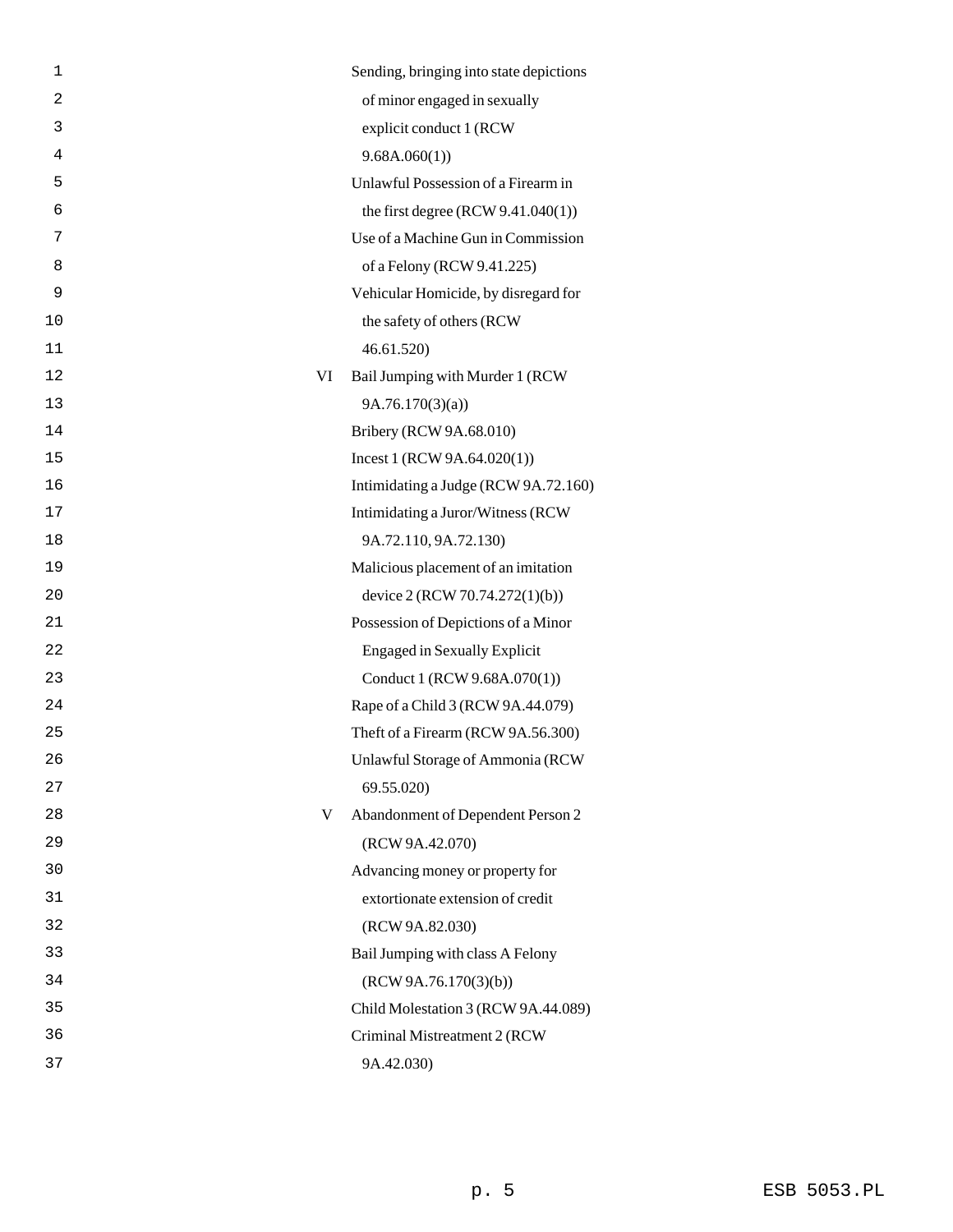| 1  | Custodial Sexual Misconduct 1 (RCW      |
|----|-----------------------------------------|
| 2  | 9A.44.160)                              |
| 3  | Dealing in Depictions of Minor          |
| 4  | <b>Engaged in Sexually Explicit</b>     |
| 5  | Conduct 2 (RCW 9.68A.050(2))            |
| 6  | Domestic Violence Court Order           |
| 7  | Violation (RCW 10.99.040,               |
| 8  | 10.99.050, 26.09.300, 26.10.220,        |
| 9  | 26.26.138, 26.50.110, 26.52.070,        |
| 10 | or 74.34.145)                           |
| 11 | Driving While Under the Influence       |
| 12 | (RCW 46.61.502(6))                      |
| 13 | Extortion 1 (RCW 9A.56.120)             |
| 14 | Extortionate Extension of Credit (RCW   |
| 15 | 9A.82.020)                              |
| 16 | <b>Extortionate Means to Collect</b>    |
| 17 | <b>Extensions of Credit (RCW)</b>       |
| 18 | 9A.82.040)                              |
| 19 | Incest 2 (RCW 9A.64.020(2))             |
| 20 | Kidnapping 2 (RCW 9A.40.030)            |
| 21 | Perjury 1 (RCW 9A.72.020)               |
| 22 | Persistent prison misbehavior (RCW      |
| 23 | 9.94.070)                               |
| 24 | Physical Control of a Vehicle While     |
| 25 | Under the Influence (RCW                |
| 26 | 46.61.504(6)                            |
| 27 | Possession of a Stolen Firearm (RCW     |
| 28 | 9A.56.310)                              |
| 29 | Rape 3 (RCW 9A.44.060)                  |
| 30 | Rendering Criminal Assistance 1         |
| 31 | (RCW 9A.76.070)                         |
| 32 | Sending, Bringing into State Depictions |
| 33 | of Minor Engaged in Sexually            |
| 34 | <b>Explicit Conduct 2 (RCW</b>          |
| 35 | 9.68A.060(2))                           |
| 36 | Sexual Misconduct with a Minor 1        |
| 37 | (RCW 9A.44.093)                         |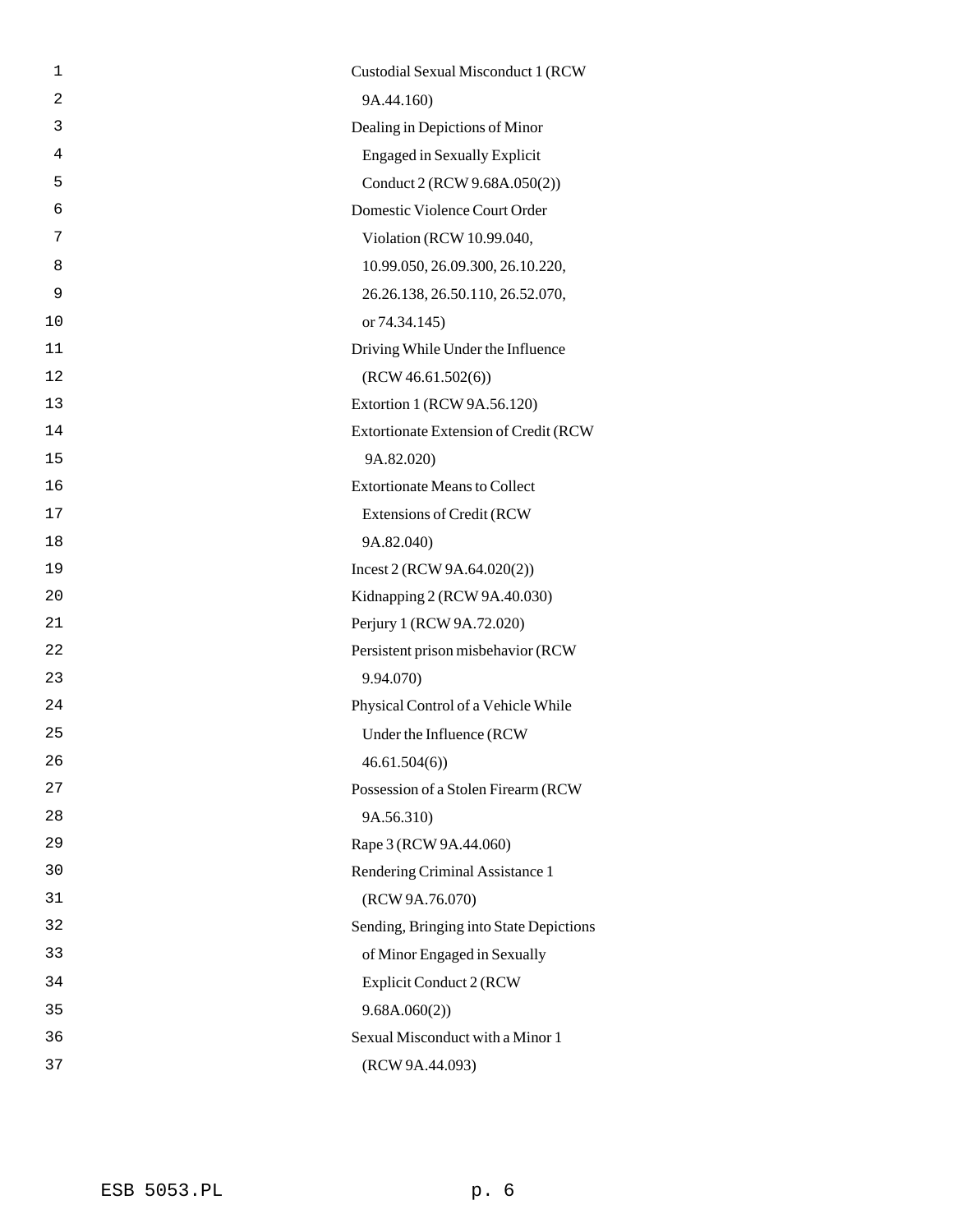| 1              |    | <b>Sexually Violating Human Remains</b>      |
|----------------|----|----------------------------------------------|
| $\overline{a}$ |    | (RCW 9A.44.105)                              |
| 3              |    | <b>Stalking (RCW 9A.46.110)</b>              |
| 4              |    | Taking Motor Vehicle Without                 |
| 5              |    | Permission 1 (RCW 9A.56.070)                 |
| 6              | IV | Arson 2 (RCW 9A.48.030)                      |
| 7              |    | Assault 2 (RCW 9A.36.021)                    |
| 8              |    | Assault 3 (of a Peace Officer with a         |
| 9              |    | Projectile Stun Gun) (RCW                    |
| 10             |    | 9A.36.031(1)(h)                              |
| 11             |    | Assault by Watercraft (RCW                   |
| 12             |    | 79A.60.060)                                  |
| 13             |    | Bribing a Witness/Bribe Received by          |
| 14             |    | Witness (RCW 9A.72.090,                      |
| 15             |    | 9A.72.100)                                   |
| 16             |    | Cheating 1 (RCW 9.46.1961)                   |
| 17             |    | Commercial Bribery (RCW 9A.68.060)           |
| 18             |    | Counterfeiting (RCW 9.16.035(4))             |
| 19             |    | Endangerment with a Controlled               |
| 20             |    | Substance (RCW 9A.42.100)                    |
| 21             |    | Escape 1 (RCW 9A.76.110)                     |
| 22             |    | Hit and Run--Injury (RCW)                    |
| 23             |    | 46.52.020(4)(b)                              |
| 24             |    | Hit and Run with Vessel--Injury              |
| 25             |    | Accident (RCW 79A.60.200(3))                 |
| 26             |    | Identity Theft 1 (RCW 9.35.020(2))           |
| 27             |    | Indecent Exposure to Person Under            |
| 28             |    | Age Fourteen (subsequent sex                 |
| 29             |    | offense) (RCW 9A.88.010)                     |
| 30             |    | <b>Influencing Outcome of Sporting Event</b> |
| 31             |    | (RCW 9A.82.070)                              |
| 32             |    | Malicious Harassment (RCW                    |
| 33             |    | 9A.36.080)                                   |
| 34             |    | Possession of Depictions of a Minor          |
| 35             |    | <b>Engaged in Sexually Explicit</b>          |
| 36             |    | Conduct 2 (RCW 9.68A.070(2))                 |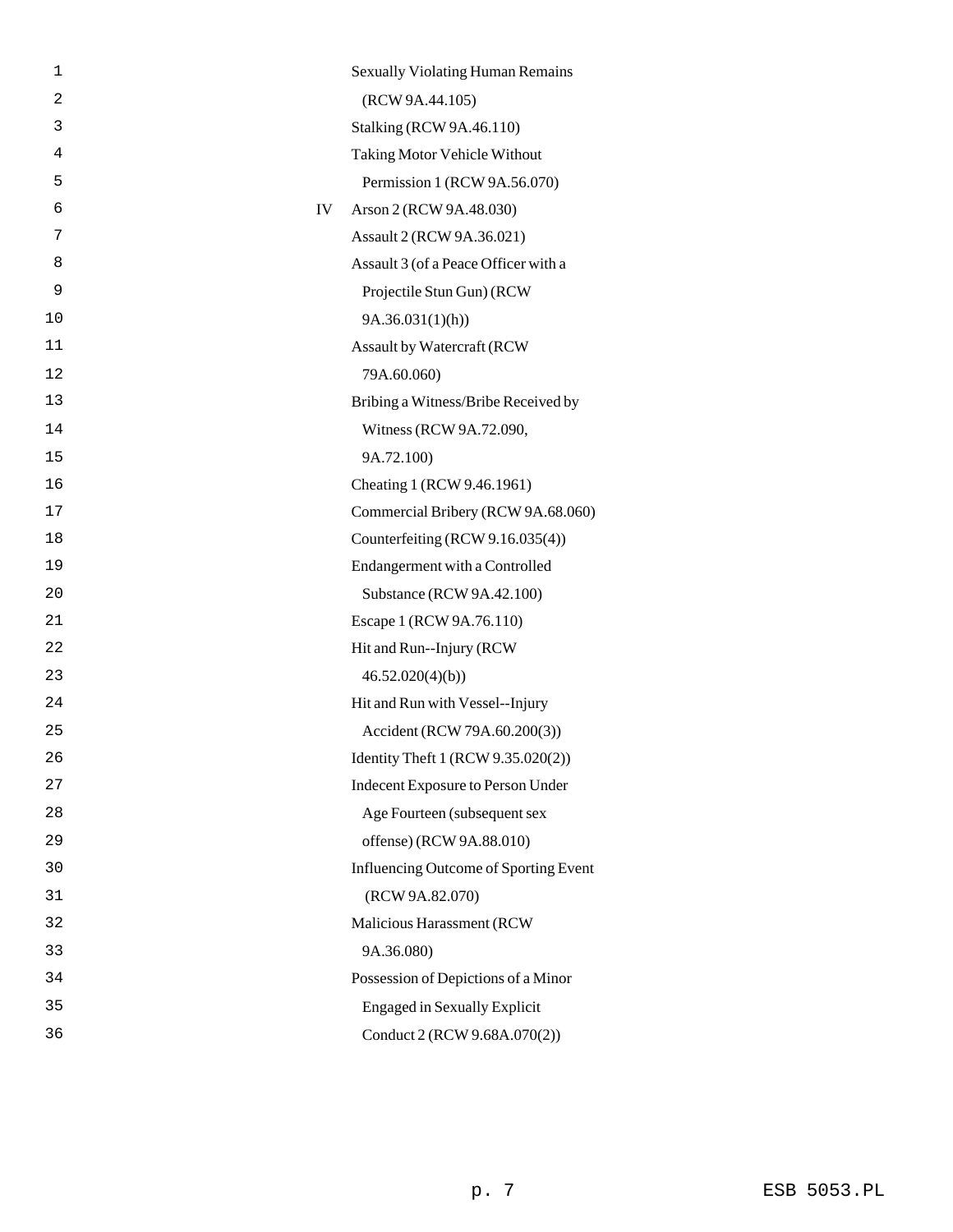| 1              | <b>Residential Burglary (RCW)</b>      |
|----------------|----------------------------------------|
| $\overline{2}$ | 9A.52.025)                             |
| 3              | Robbery 2 (RCW 9A.56.210)              |
| 4              | Theft of Livestock 1 (RCW 9A.56.080)   |
| 5              | Threats to Bomb (RCW 9.61.160)         |
| 6              | Trafficking in Stolen Property 1 (RCW) |
| 7              | 9A.82.050)                             |
| 8              | Unlawful factoring of a credit card or |
| 9              | payment card transaction (RCW          |
| 10             | 9A.56.290(4)(b)                        |
| 11             | Unlawful transaction of health         |
| 12             | coverage as a health care service      |
| 13             | contractor (RCW 48.44.016(3))          |
| 14             | Unlawful transaction of health         |
| 15             | coverage as a health maintenance       |
| 16             | organization (RCW 48.46.033(3))        |
| 17             | Unlawful transaction of insurance      |
| 18             | business (RCW $48.15.023(3)$ )         |
| 19             | Unlicensed practice as an insurance    |
| 20             | professional (RCW $48.17.063(2)$ )     |
| 21             | Use of Proceeds of Criminal            |
| 22             | Profiteering (RCW 9A.82.080 (1)        |
| 23             | and $(2)$ )                            |
| 24             | Vehicle Prowling 2 (third or           |
| 25             | subsequent offense) (RCW               |
| 26             | 9A.52.100(3)                           |
| 27             | Vehicular Assault, by being under the  |
| 28             | influence of intoxicating liquor or    |
| 29             | any drug, or by the operation or       |
| 30             | driving of a vehicle in a reckless     |
| 31             | manner (RCW 46.61.522)                 |
| 32             | Viewing of Depictions of a Minor       |
| 33             | <b>Engaged in Sexually Explicit</b>    |
| 34             | Conduct 1 (RCW 9.68A.075(1))           |
| 35             | Willful Failure to Return from         |
| 36             | Furlough (RCW 72.66.060)               |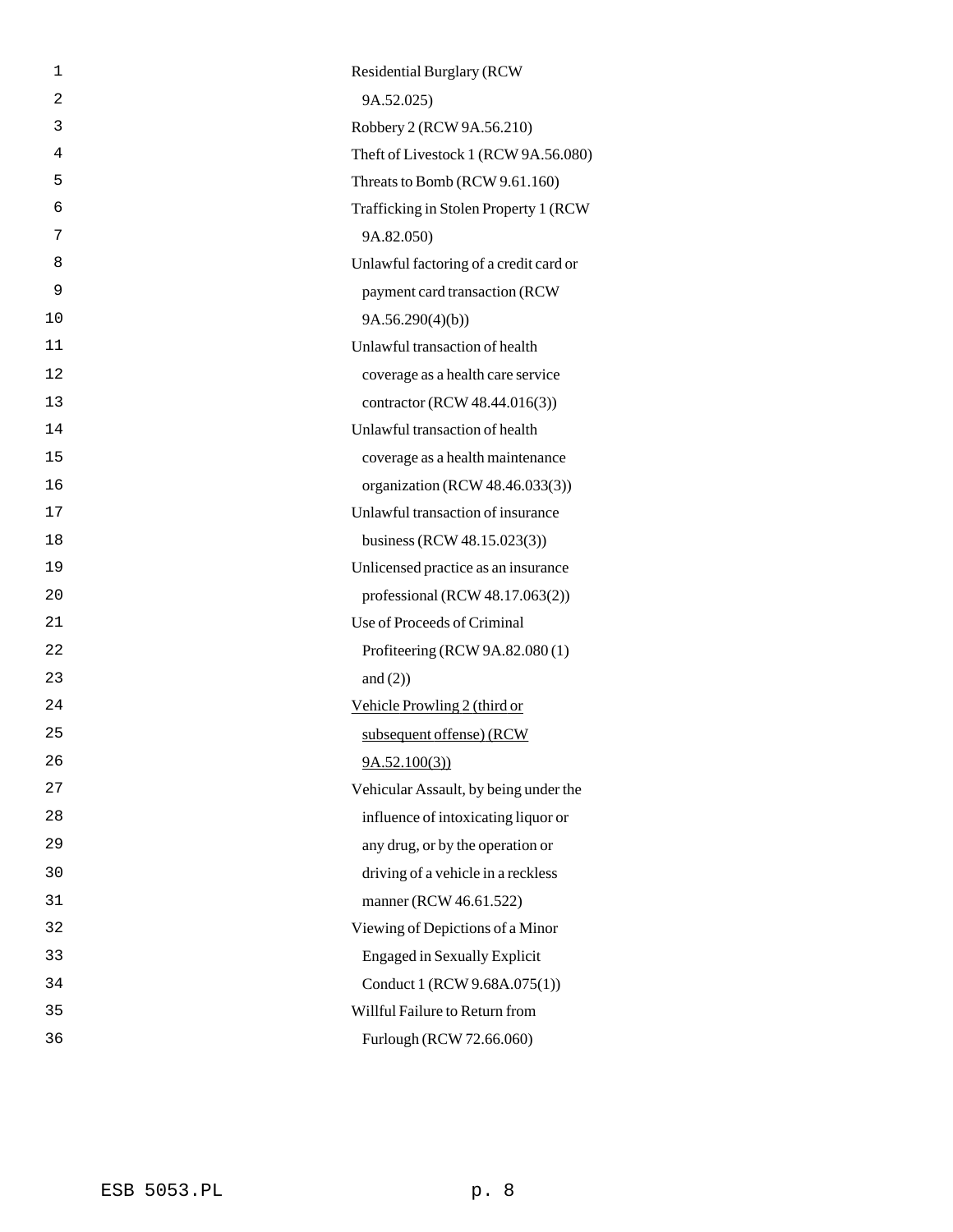| 1              | $\rm III$ | Animal Cruelty 1 (Sexual Conduct or           |
|----------------|-----------|-----------------------------------------------|
| $\overline{a}$ |           | Contact) (RCW 16.52.205(3))                   |
| 3              |           | Assault 3 (Except Assault 3 of a Peace        |
| 4              |           | Officer With a Projectile Stun                |
| 5              |           | Gun) (RCW 9A.36.031 except                    |
| 6              |           | subsection $(1)(h)$                           |
| 7              |           | Assault of a Child 3 (RCW 9A.36.140)          |
| 8              |           | Bail Jumping with class B or C Felony         |
| 9              |           | (RCW 9A.76.170(3)(c))                         |
| 10             |           | Burglary 2 (RCW 9A.52.030)                    |
| 11             |           | Communication with a Minor for                |
| 12             |           | <b>Immoral Purposes (RCW)</b>                 |
| 13             |           | 9.68A.090)                                    |
| 14             |           | Criminal Gang Intimidation (RCW               |
| 15             |           | 9A.46.120)                                    |
| 16             |           | Custodial Assault (RCW 9A.36.100)             |
| 17             |           | Cyberstalking (subsequent conviction          |
| 18             |           | or threat of death) (RCW                      |
| 19             |           | 9.61.260(3)                                   |
| 20             |           | Escape 2 (RCW 9A.76.120)                      |
| 21             |           | Extortion 2 (RCW 9A.56.130)                   |
| 22             |           | Harassment (RCW 9A.46.020)                    |
| 23             |           | Intimidating a Public Servant (RCW)           |
| 24             |           | 9A.76.180)                                    |
| 25             |           | Introducing Contraband 2 (RCW                 |
| 26             |           | 9A.76.150)                                    |
| 27             |           | Malicious Injury to Railroad Property         |
| 28             |           | (RCW 81.60.070)                               |
| 29             |           | Mortgage Fraud (RCW 19.144.080)               |
| 30             |           | <b>Negligently Causing Substantial Bodily</b> |
| 31             |           | Harm By Use of a Signal                       |
| 32             |           | Preemption Device (RCW                        |
| 33             |           | 46.37.674)                                    |
| 34             |           | Organized Retail Theft 1 (RCW                 |
| 35             |           | 9A.56.350(2)                                  |
| 36             |           | Perjury 2 (RCW 9A.72.030)                     |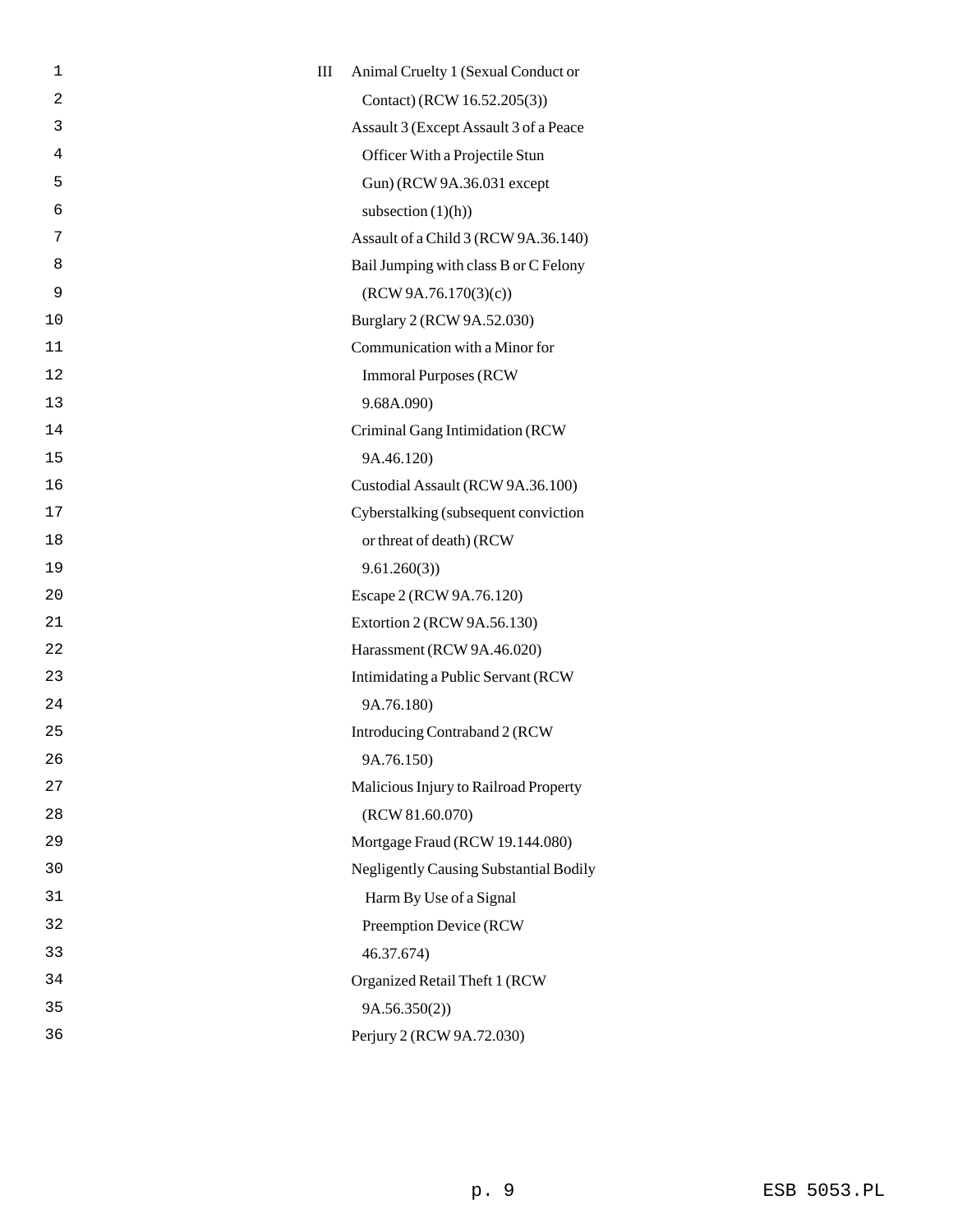| 1  | Possession of Incendiary Device (RCW     |
|----|------------------------------------------|
| 2  | 9.40.120)                                |
| 3  | Possession of Machine Gun or Short-      |
| 4  | Barreled Shotgun or Rifle (RCW           |
| 5  | 9.41.190)                                |
| 6  | Promoting Prostitution 2 (RCW            |
| 7  | 9A.88.080)                               |
| 8  | Retail Theft with Extenuating            |
| 9  | Circumstances 1 (RCW                     |
| 10 | 9A.56.360(2)                             |
| 11 | Securities Act violation (RCW            |
| 12 | 21.20.400)                               |
| 13 | Tampering with a Witness (RCW            |
| 14 | 9A.72.120)                               |
| 15 | Telephone Harassment (subsequent         |
| 16 | conviction or threat of death)           |
| 17 | (RCW 9.61.230(2))                        |
| 18 | Theft of Livestock 2 (RCW 9A.56.083)     |
| 19 | Theft with the Intent to Resell 1 (RCW   |
| 20 | 9A.56.340(2)                             |
| 21 | Trafficking in Stolen Property 2 (RCW    |
| 22 | 9A.82.055)                               |
| 23 | Unlawful Hunting of Big Game 1           |
| 24 | (RCW 77.15.410(3)(b))                    |
| 25 | Unlawful Imprisonment (RCW               |
| 26 | 9A.40.040)                               |
| 27 | Unlawful possession of firearm in the    |
| 28 | second degree (RCW 9.41.040(2))          |
| 29 | Unlawful Taking of Endangered Fish       |
| 30 | or Wildlife 1 (RCW                       |
| 31 | 77.15.120(3)(b)                          |
| 32 | Unlawful Trafficking in Fish, Shellfish, |
| 33 | or Wildlife 1 (RCW                       |
| 34 | 77.15.260(3)(b)                          |
| 35 | Unlawful Use of a Nondesignated          |
| 36 | Vessel (RCW 77.15.530(4))                |
|    |                                          |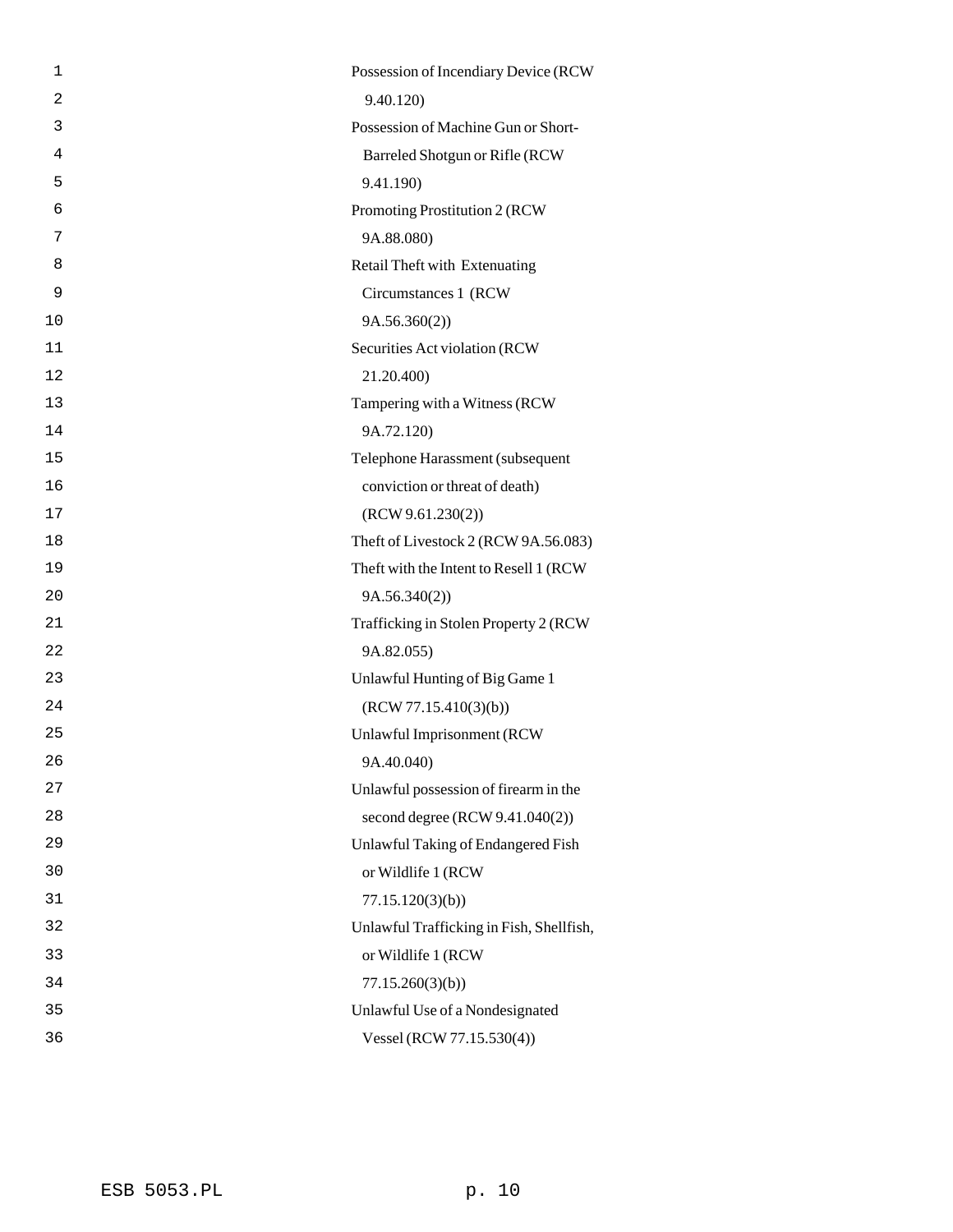| 1              | Vehicular Assault, by the operation or    |
|----------------|-------------------------------------------|
| $\overline{2}$ | driving of a vehicle with disregard       |
| 3              | for the safety of others (RCW             |
| 4              | 46.61.522                                 |
| 5              | Willful Failure to Return from Work       |
| 6              | Release (RCW 72.65.070)                   |
| 7              | Commercial Fishing Without a License<br>П |
| 8              | 1 (RCW 77.15.500(3)(b))                   |
| 9              | <b>Computer Trespass 1 (RCW)</b>          |
| 10             | 9A.52.110)                                |
| 11             | Counterfeiting (RCW 9.16.035(3))          |
| 12             | <b>Engaging in Fish Dealing Activity</b>  |
| 13             | Unlicensed 1 (RCW 77.15.620(3))           |
| 14             | <b>Escape from Community Custody</b>      |
| 15             | (RCW 72.09.310)                           |
| 16             | Failure to Register as a Sex Offender     |
| 17             | (second or subsequent offense)            |
| 18             | (RCW 9A.44.132)                           |
| 19             | Health Care False Claims (RCW             |
| 20             | 48.80.030)                                |
| 21             | Identity Theft 2 (RCW 9.35.020(3))        |
| 22             | <b>Improperly Obtaining Financial</b>     |
| 23             | Information (RCW 9.35.010)                |
| 24             | Malicious Mischief 1 (RCW                 |
| 25             | 9A.48.070)                                |
| 26             | Organized Retail Theft 2 (RCW             |
| 27             | 9A.56.350(3)                              |
| 28             | Possession of Stolen Property 1 (RCW      |
| 29             | 9A.56.150)                                |
| 30             | Possession of a Stolen Vehicle (RCW       |
| 31             | 9A.56.068)                                |
| 32             | Retail Theft with Extenuating             |
| 33             | Circumstances 2 (RCW                      |
| 34             | 9A.56.360(3)                              |
| 35             | Theft 1 (RCW 9A.56.030)                   |
| 36             | Theft of a Motor Vehicle (RCW             |
| 37             | 9A.56.065)                                |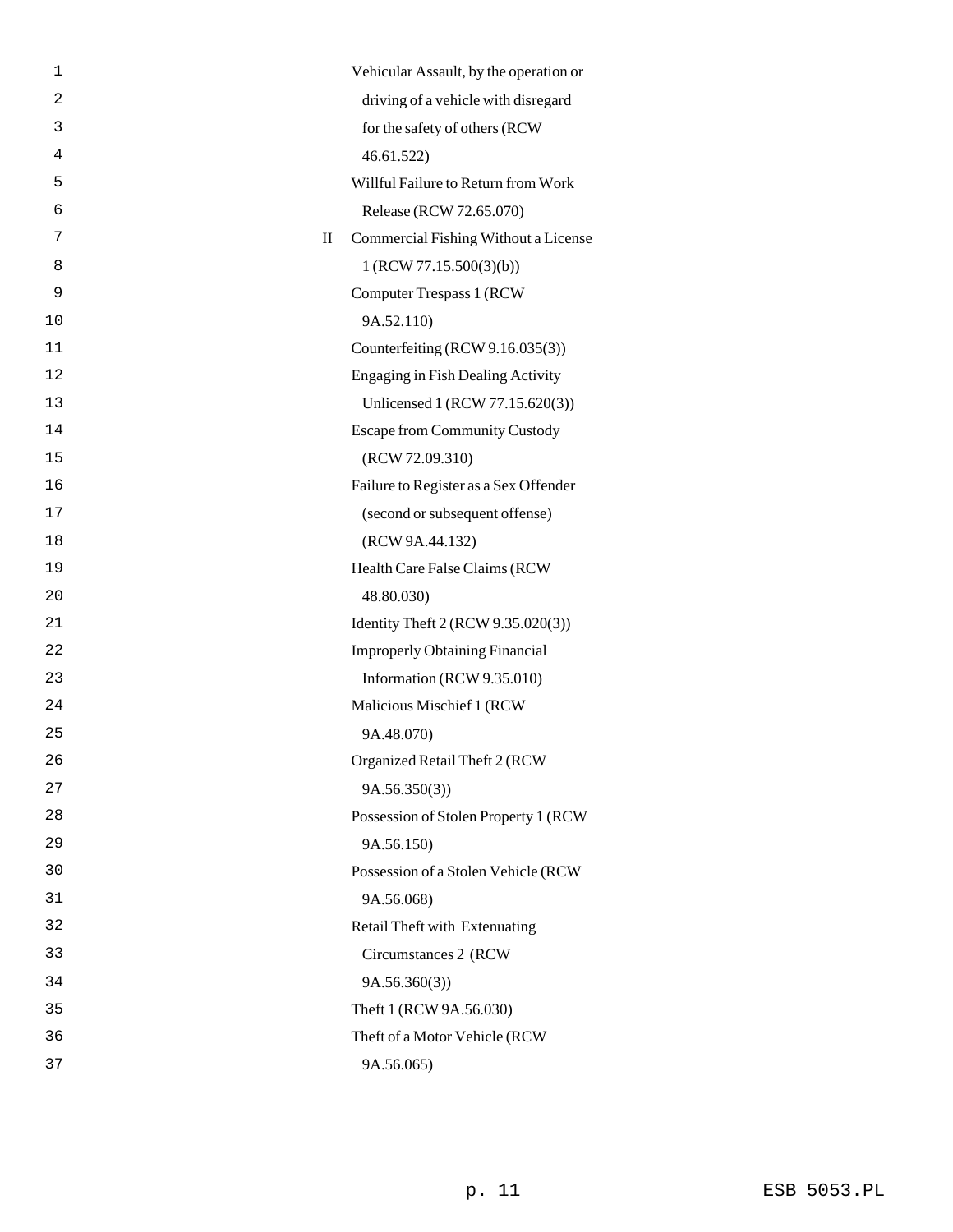| 1       | Theft of Rental, Leased, or Lease-       |
|---------|------------------------------------------|
| 2       | purchased Property (valued at one        |
| 3       | thousand five hundred dollars or         |
| 4       | more) (RCW 9A.56.096(5)(a))              |
| 5       | Theft with the Intent to Resell 2 (RCW   |
| 6       | 9A.56.340(3)                             |
| 7       | Trafficking in Insurance Claims (RCW     |
| 8       | 48.30A.015)                              |
| 9       | Unlawful factoring of a credit card or   |
| 10      | payment card transaction (RCW            |
| 11      | 9A.56.290(4)(a)                          |
| 12      | Unlawful Participation of Non-Indians    |
| 13      | in Indian Fishery (RCW                   |
| 14      | 77.15.570(2)                             |
| 15      | Unlawful Practice of Law (RCW            |
| 16      | 2.48.180)                                |
| 17      | Unlicensed Practice of a Profession or   |
| 18      | Business (RCW 18.130.190(7))             |
| 19      | Unlawful Purchase or Use of a License    |
| 20      | (RCW 77.15.650(3)(b))                    |
| 21      | Unlawful Trafficking in Fish, Shellfish, |
| 22      | or Wildlife 2 (RCW                       |
| 23      | 77.15.260(3)(a)                          |
| 24      | Voyeurism (RCW 9A.44.115)                |
| 25<br>I | Attempting to Elude a Pursuing Police    |
| 26      | Vehicle (RCW 46.61.024)                  |
| 27      | False Verification for Welfare (RCW      |
| 28      | 74.08.055)                               |
| 29      | Forgery (RCW 9A.60.020)                  |
| 30      | Fraudulent Creation or Revocation of a   |
| 31      | Mental Health Advance Directive          |
| 32      | (RCW 9A.60.060)                          |
| 33      | Malicious Mischief 2 (RCW                |
| 34      | 9A.48.080)                               |
| 35      | Mineral Trespass (RCW 78.44.330)         |
| 36      | Possession of Stolen Property 2 (RCW     |
| 37      | 9A.56.160)                               |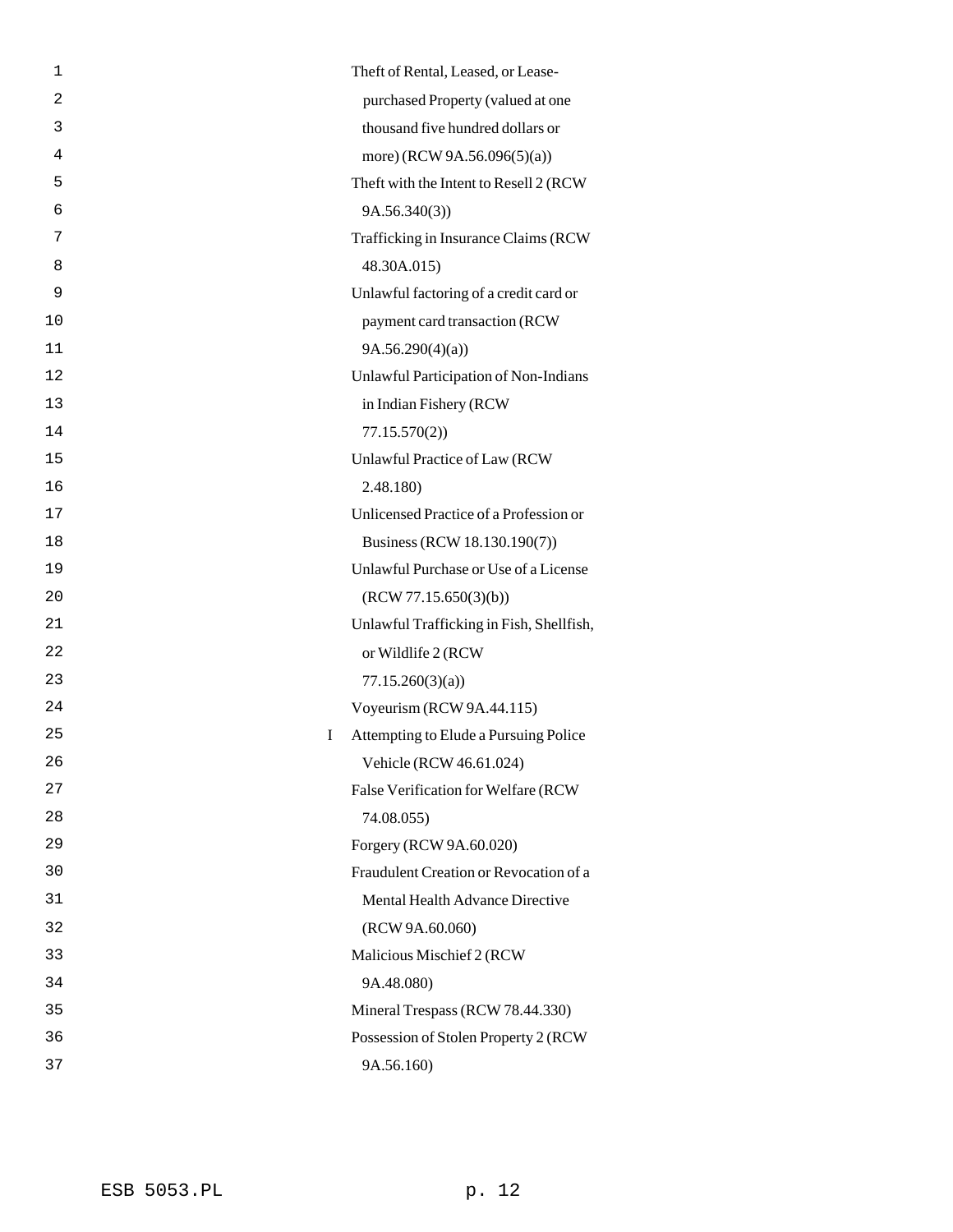| 1              | Reckless Burning 1 (RCW 9A.48.040)       |
|----------------|------------------------------------------|
| $\overline{2}$ | Spotlighting Big Game 1 (RCW             |
| 3              | 77.15.450(3)(b)                          |
| 4              | Suspension of Department Privileges 1    |
| 5              | (RCW 77.15.670(3)(b))                    |
| 6              | <b>Taking Motor Vehicle Without</b>      |
| 7              | Permission 2 (RCW 9A.56.075)             |
| 8              | Theft 2 (RCW 9A.56.040)                  |
| 9              | Theft of Rental, Leased, or Lease-       |
| 10             | purchased Property (valued at two        |
| 11             | hundred fifty dollars or more but        |
| 12             | less than one thousand five              |
| 13             | hundred dollars) (RCW                    |
| 14             | 9A.56.096(5)(b)                          |
| 15             | Transaction of insurance business        |
| 16             | beyond the scope of licensure            |
| 17             | (RCW 48.17.063)                          |
| 18             | Unlawful Fish and Shellfish Catch        |
| 19             | Accounting (RCW                          |
| 20             | 77.15.630(3)(b)                          |
| 21             | Unlawful Issuance of Checks or Drafts    |
| 22             | (RCW 9A.56.060)                          |
| 23             | <b>Unlawful Possession of Fictitious</b> |
| 24             | Identification (RCW 9A.56.320)           |
| 25             | Unlawful Possession of Instruments of    |
| 26             | Financial Fraud (RCW 9A.56.320)          |
| 27             | <b>Unlawful Possession of Payment</b>    |
| 28             | Instruments (RCW 9A.56.320)              |
| 29             | Unlawful Possession of a Personal        |
| 30             | <b>Identification Device (RCW</b>        |
| 31             | 9A.56.320)                               |
| 32             | <b>Unlawful Production of Payment</b>    |
| 33             | Instruments (RCW 9A.56.320)              |
| 34             | Unlawful Release of Deleterious Exotic   |
| 35             | Wildlife (RCW 77.15.250(2)(b))           |
| 36             | Unlawful Trafficking in Food Stamps      |
| 37             | (RCW 9.91.142)                           |